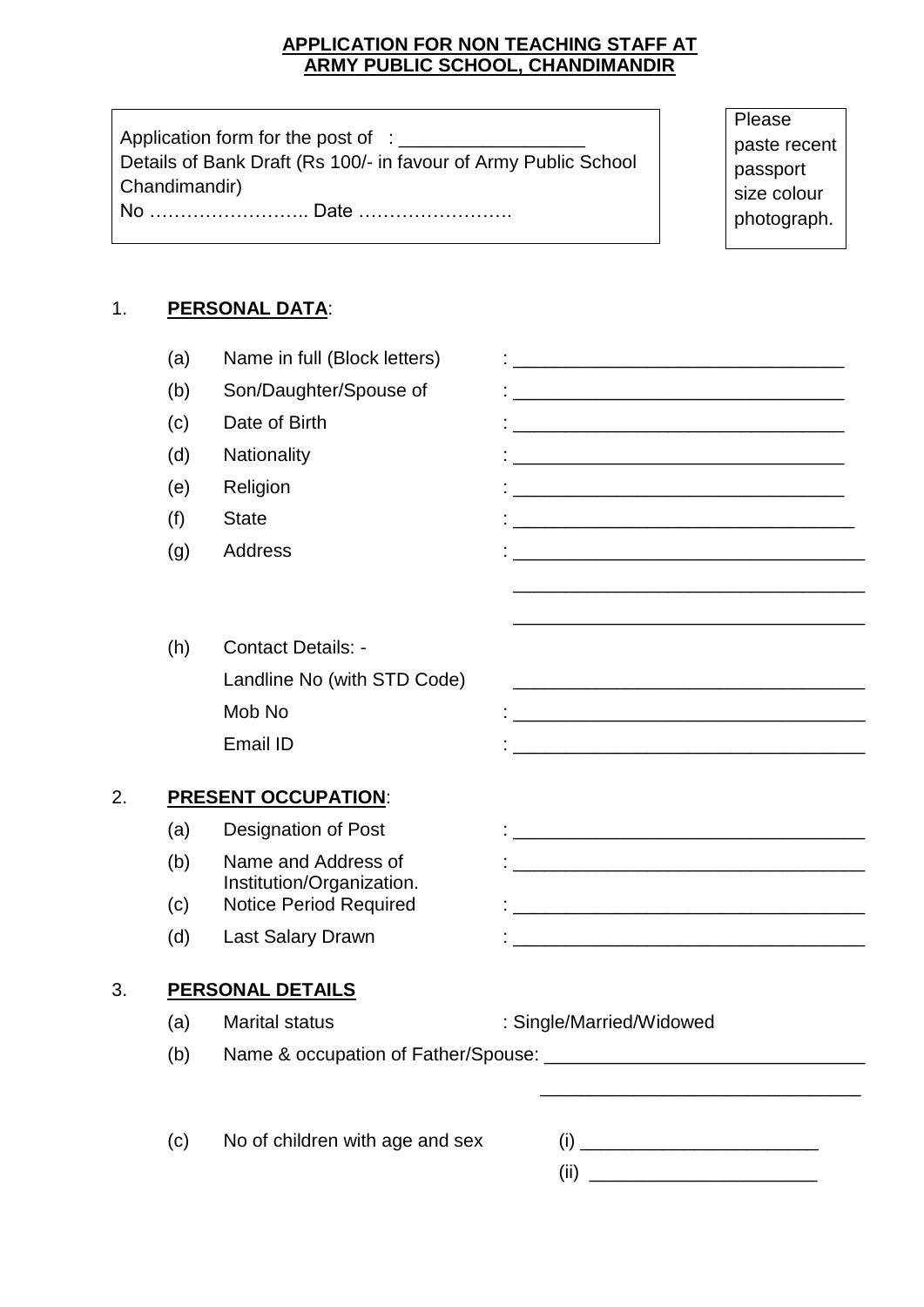4. **EDUCATIONAL QUALIFICATIONS**: Give particulars of all exams from Matriculation onwards (You may attach a separate sheet if necessary):

| <b>Examination</b> | Name of Board/<br><b>University</b> | Year of<br><b>Passing</b> | <b>Subjects Taken</b> | Percentage<br>(%age) |
|--------------------|-------------------------------------|---------------------------|-----------------------|----------------------|
|                    |                                     |                           |                       |                      |
|                    |                                     |                           |                       |                      |
|                    |                                     |                           |                       |                      |
|                    |                                     |                           |                       |                      |
|                    |                                     |                           |                       |                      |
|                    |                                     |                           |                       |                      |
|                    |                                     |                           |                       |                      |

Level of Proficiency: \_\_\_\_\_\_\_\_\_\_\_\_\_\_\_\_\_\_\_\_\_\_\_\_\_\_\_\_\_\_\_\_\_\_\_\_\_\_\_\_\_\_\_\_\_\_\_\_\_\_\_

5. Languages you can read write and speak fluently:

(a)  $(b)$  (c)

6. **EXPERIENCE**: Fill the particulars in chronological order starting with your first

appointment. If necessary, attach a separate sheet:

| <b>Institution</b> | <b>Appointment</b> | Period |    | <b>Remarks</b> |
|--------------------|--------------------|--------|----|----------------|
|                    |                    | From   | To |                |
|                    |                    |        |    |                |
|                    |                    |        |    |                |
|                    |                    |        |    |                |
|                    |                    |        |    |                |
|                    |                    |        |    |                |
|                    |                    |        |    |                |

## 7. **APTITUDE**:

- (a) Interest in Cultural activities/Games: \_\_\_\_\_\_\_\_\_\_\_\_\_\_\_\_\_\_\_\_\_\_\_\_\_\_\_\_\_\_
- (b) Hobbies: \_\_\_\_\_\_\_\_\_\_\_\_\_\_\_\_\_\_\_\_\_\_\_\_\_\_\_\_\_\_\_\_\_\_\_\_\_\_\_\_\_\_\_\_\_\_\_\_\_\_\_\_\_\_

\_\_\_\_\_\_\_\_\_\_\_\_\_\_\_\_\_\_\_\_\_\_\_\_\_\_\_\_\_\_\_\_\_\_\_\_\_\_\_\_\_\_\_\_\_\_\_\_\_\_\_\_\_\_\_\_\_\_\_\_\_\_\_\_\_\_\_.

\_\_\_\_\_\_\_\_\_\_\_\_\_\_\_\_\_\_\_\_\_\_\_\_\_\_\_\_\_\_\_\_\_\_\_\_\_\_\_\_\_\_\_\_\_\_\_\_\_\_\_\_\_\_\_\_\_\_\_\_\_\_\_\_\_

- 8. **HEALTH**. Medical, Disability/Specific Ailment (if any): **Notified Alliance Act Act Act 2014**
- 9. Specify Achievements in Co-Curricular Activities/Sports: